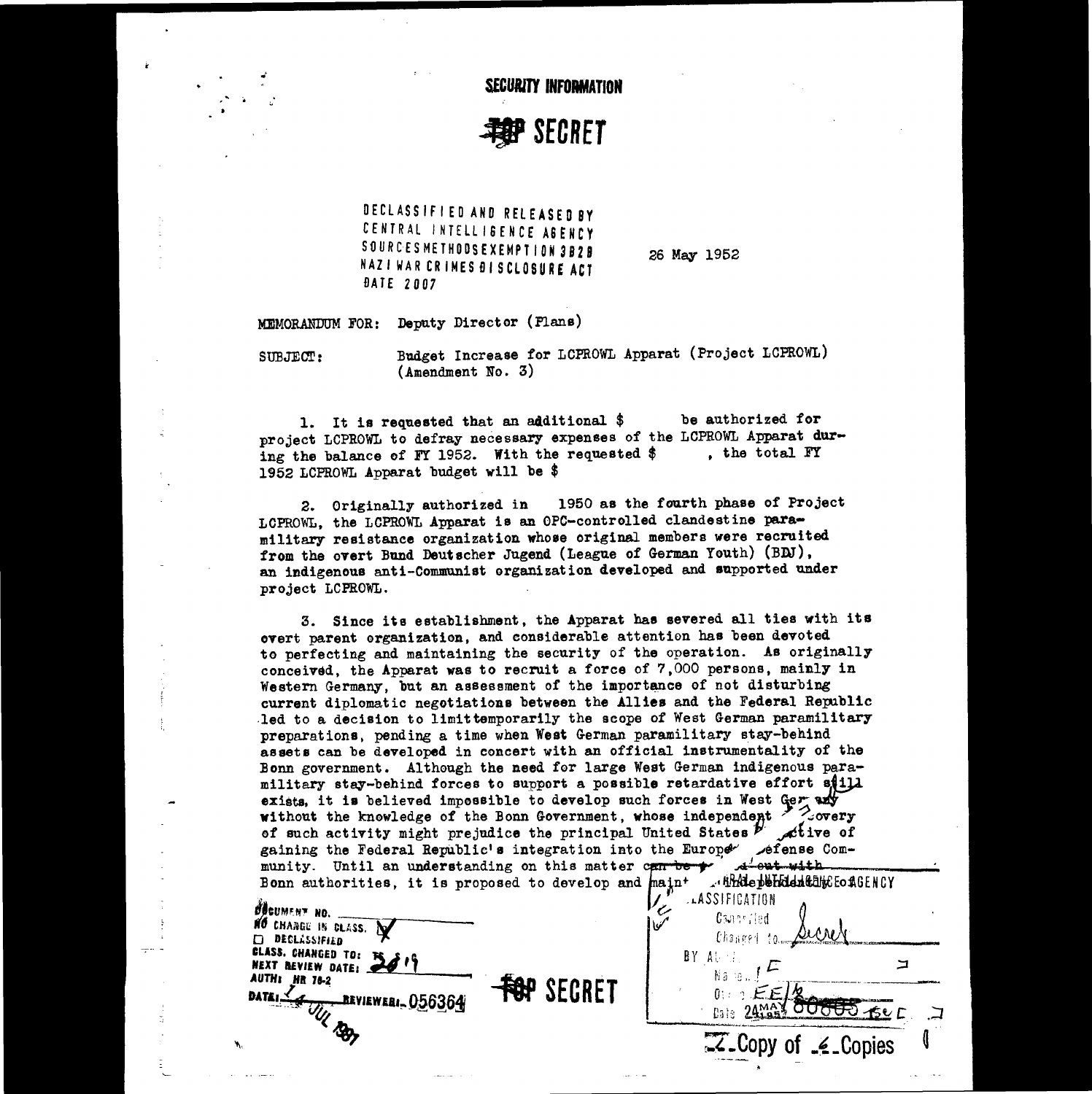**SECURITY INFORMATION** 'SECRET

■-•

Bonn cognizance only such limited OPC-controlled resistance nuclei *as* are needed as a hedge against the outbreak of war before joint arrangements can be perfected. This policy has been applied in West Germany to the LCPROWL Apparat, whose organization and activities are being administered so as to minimize the danger of compromising U.S. interest. These limitations are not being applied to the same extent in East Germany, where the issue of U.S. "interference" does not have the same **political** implications as in West Germany.

4. Consistent with these policies, the West German elements of the Apparat are being reorganized and consolidated into a highly-compartmented network that is not to exceed a total strength of 500. To date, 100 West German agents have been cleared and 25 additional West German clearance requests are pending. Secure and completely indigenous training facilities have been developed in West Germany. More than 3,000 persons have been spotted in West Germany, but the majority of these will not be recruited until the outbreak of hostilities.

5. In East Germany, approximately 450 agents have been contacted and organized, and an additional 1,700 have been spotted for possible future recruitment. The East German portion of the Apparat has established secure communications channels, including border-crossing arrangements for arms infiltration, and is developing capabilities for caching operations in East Germany.

6. Despite the decision to limit the expansion of the Apparat in West Germany, it has become evident that the Apparat needs a somewhat increased budget in order to safeguard its security and achieve its present objectives:

a. Experience has indicated that one cover business is not sufficient in view of current security requirements. The plywood firm now **used for cover purposes can accommodate only** *a* **limited number of** agents and cannot be used for the several echelons of the Apparat. Had the Apparat continued as originally conceived, several additional cover establishments would have been required; under present conditions, purchase of at least one additonal cover business appears essential.

b. Salaries of nineteen persons were provided in the budget of LCPROWL Amendment No. 2. In practice this number of full time personnel *has* not been adequate. Amendment No. 2 provided for quarters and rations for trainees, but neglected provision for travel or subsistence payments for trainees with dependents. Additional funds are therefore required to meet these expenses.

b. Salaries of ninetee<br>of LCPROWL Amendment No. 2. In<br>sommel has not been adequate. A<br>and rations for trainees, but ne<br>tence payments for trainees with<br>fore required to meet these expe<br>ments made any provision for the<br>East c. Neither the original project nor the two subsequent amendments made any provision for the cost of organizational work inside East Germany. Since this area now has priority, additional funds are urgently needed to purchase operational housing, pay agent salaries, and meet the expenses of documenting, spetting, and recruiting new personnel. Provision must also be made for training obligations, disposal costs,  $\overline{a}$ 

 $Z$  Copy of  $\mathcal L$  Copies